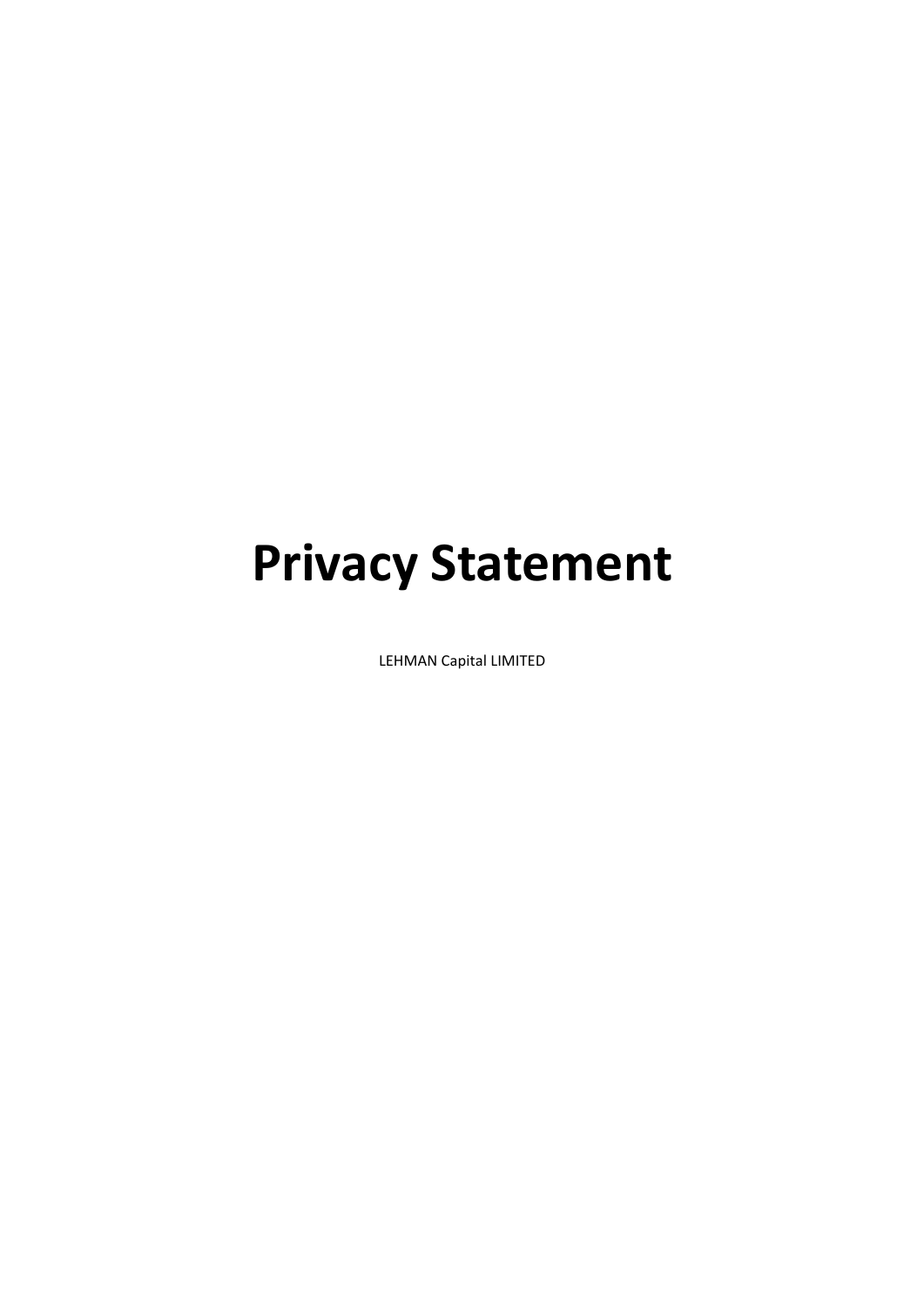We highly appreciate you visiting www.Lehman.com (the "Website") and your interest in the LEHMAN Capital LIMITED ("Lehman"). We collect information from you when you choose to share it with us by visiting the Website or communicating with us through other means. Your privacy is important to us, and we will follow all applicable laws with respect to such data and information you provide to us.

When you supply information to us, Lehman aims to carefully and safely use your information in line with applicable privacy laws, rules, and regulations.This Privacy Statement explains how Lehman may collect, use, store, and disclose your information.

If you have any questions or concerns about Lehman's use of your information after reading this Privacy Statement, you can contact us through the contact details provided below.

Finally, we would like to point out that we are continually developing and improving our recruitment procedure and the Website. If this brings about any material changes in the way we process your information, this will be reflected in this Privacy Statement. At a minimum, this Privacy Statement will be reviewed and updated annually, and Lehman reserves the right to change, modify, add, remove, or otherwise revise portions of this Privacy Statement at any time.

Therefore, it is recommend that you regularly take notice of the Privacy Statement for any updates.

## **Information submitted by you**

When you visit the Website, contact us or request information from us, communicate with Lehman

on behalf of a Business, or apply for a job at Lehman through the Website, Lehman processes your information and uses cookies and similar technologies. For information on how we use cookies and similar technologies, please read our Disclaimer and Cookie Statement.

If you apply to a job positing at Lehman through the Website, you will be required to submit information though our Careers webpage as part of your application, otherwise we will not be able to process your application.

The information we collect from you through our Website may include:

- Contact information such as you name, address, phone number and email address;
- If applying for a position at Lehman, information related to the recruitment and selection process such as resumes, employment history, education history, test scores, assessment results,and references. During the interview process, personal information such as gender, date of birth,and known traveler identification numbers may be collected to book travel for you to come onsite for interviewing. Later in the employment offer or onboarding process, personal information such as date of birth and social security number may be necessary to verify your identity and confirm your eligibility to work. Upon acceptance of employment,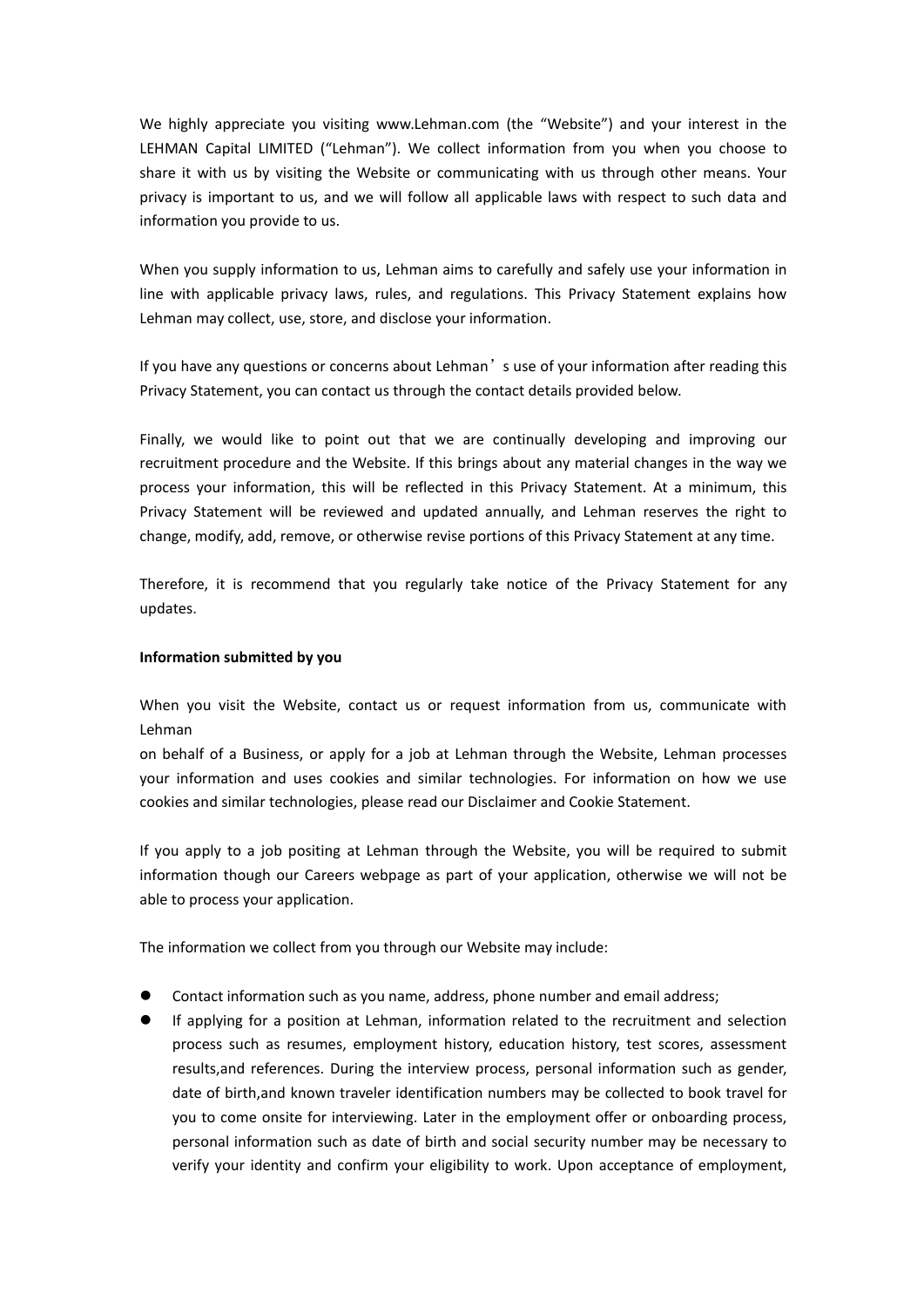Lehman may collect additional personal information from you for use in an employment context, and such information and permissible use will be detailed to you at the point of collection if required by applicable law;

 Geolocation/IP address of any computer, mobile device, or other electronic device you use to access the Website.

| Categories and examples of personal information Lehman may collect from you directly or obtain |                                                |
|------------------------------------------------------------------------------------------------|------------------------------------------------|
| from other sources                                                                             |                                                |
| Categories of personal information                                                             | Examples of specific personal information      |
| <b>Identifiers</b>                                                                             | Name, address, phone number, email address,    |
|                                                                                                | date of birth, social security number, FINRA   |
|                                                                                                | CRD number, and known traveler identification  |
|                                                                                                | number IP address, cookie information          |
| Protected classification information                                                           | Gender                                         |
| Internet usage or other similar network activity                                               | Geolocation information, IP address, and/or    |
|                                                                                                | cookie information collected when using the    |
|                                                                                                | Website                                        |
| Geolocation data                                                                               | Physical location, generally, while using the  |
|                                                                                                | Website or while onsite at an IMC office       |
| Audio, electronic, visual, thermal, olfactory, or                                              | Audio or visual recordings when you visit an   |
| similar information                                                                            | Lehman office or take part in communications   |
|                                                                                                | with Lehman through a video/chat software      |
| Professional or employment-related                                                             | Information detailed on your resume or         |
| information                                                                                    | CV, information about you available on your    |
|                                                                                                | current employer' s website, industry-related  |
|                                                                                                | group membership information, information      |
|                                                                                                | provided by a recruiting firm, and information |
|                                                                                                | which appears in a background check report     |
| Education history information                                                                  | Information detailed on your resume or CV,     |
|                                                                                                | information provided by a recruiting firm or   |
|                                                                                                | university, and information which appears in a |
|                                                                                                | background check report                        |
| Other personal information covered by                                                          | Bank account information (for reimbursement    |
| relevant statute                                                                               | or payment purposes)                           |
| Inferences drawn from personal information                                                     | Pre-employment testing results and reports     |
| categories to create a profile reflecting your                                                 | facilitated by third parties                   |
| preferences, characteristics, psychological                                                    |                                                |
| trends, redispositions, behavior,                                                              |                                                |
| attitudes, intelligence, abilities, or aptitudes                                               |                                                |

# Information collected by Lehman

When communicating with Lehman generally, we may collect personal information reflecting written or verbal communications or transactions between Lehman and you (acting as an employee, owner, director, officer,or contractor of a business, company, corporation,partnership,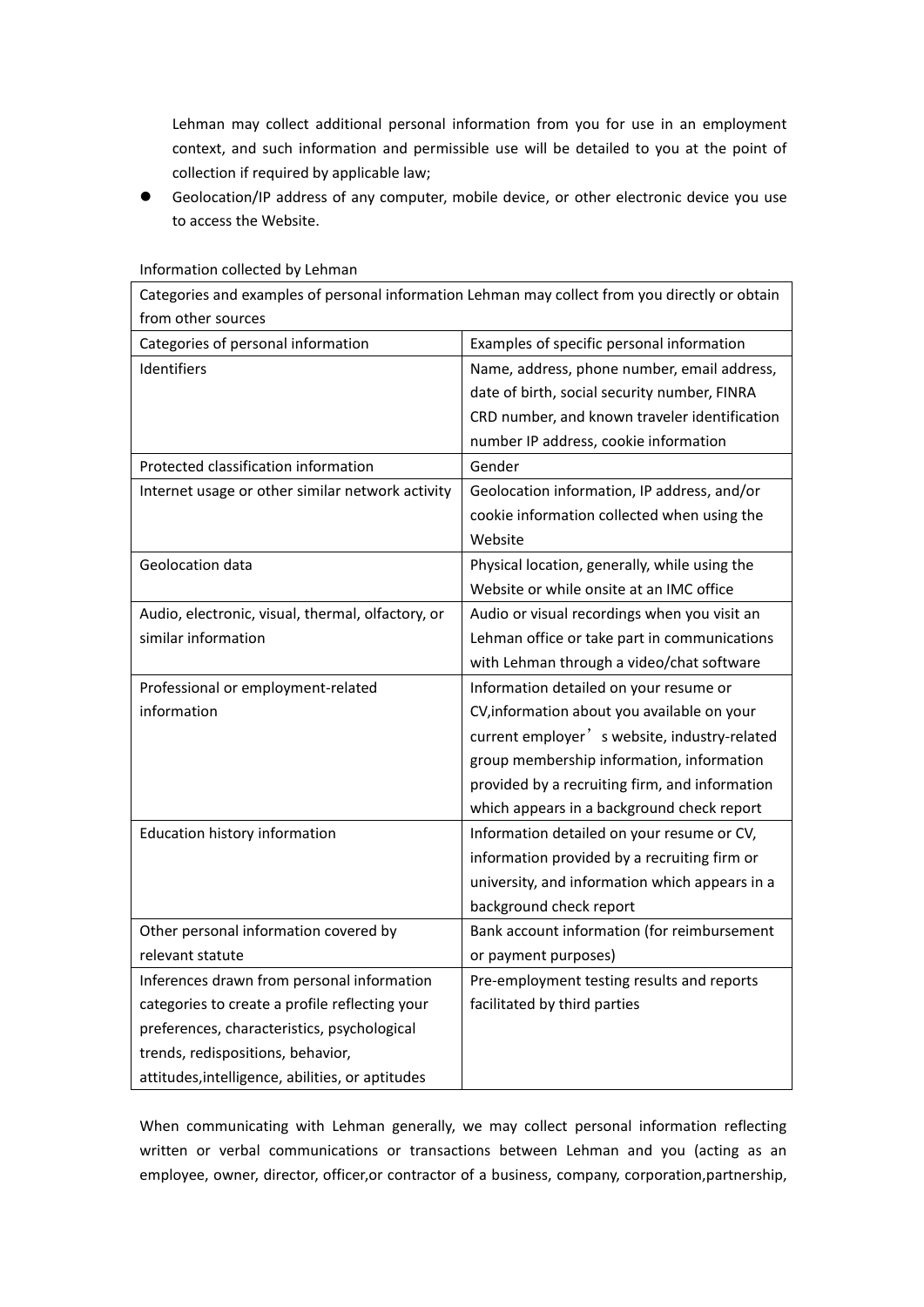sole proprietorship, nonprofit, or government agency (a "Business")) which occur in the context of Lehman conducting due diligence regarding, or providing or receiving a product or service to or from a Business.

We obtain the categories of personal information listed above from the following categories ofsources:

- Directly from you and those acting on your behalf when using the Website or communicating with us;

- Indirectly from you or those acting on your behalf;

- Directly and indirectly from our Website;

- From third parties that interact with us in connection with the services we receive or perform.

Please note that we do not direct the Website to children under the age of sixteen, nor do we knowingly collect any information from children under the age of sixteen. If we learn that a child under the age of sixteen has provided information to the Website, IMC Chicago will use reasonable efforts to remove such information from our systems.

## Lehman's use of your information

If you have shown interest in Lehman or a position at Lehman and have submitted information through our Website or communicated with us, we may store your information in our email archival system or our recruitment databases. The processing of your information is necessary for IMC Chicago to assess if your profile, background and capacities meet IMC's requirements for our vacancies and to find suitable candidates. We use the information in these databases to:

communicate with you and answer your questions; process your application; determine whether your qualifications and profile meet the requirements of a specific vacancy; book travel for you as necessary for the interview process; assess your skills and interest in career opportunities at Lehman; inform you about any other (future) vacancies; invite you for recruitment activities or events; and send you promotional material.

We may also use your information to:

- Fulfill or meet the reason for which the information is provided;
- Fulfill and perform contractual obligations;
- Provide you with the information, products, or services that you request from Lehman;
- Conduct due diligence regarding, or providing or receiving a product or service to or from a Business;
- **•** Enhance your online experience, including as a way to recognize you and welcome you back to the Website;
- Review the usage and operations of our Website and to improve our content;
- Protect the security and integrity of our Website;
- Respond to inquiries or requests from government authorities and respond to judicial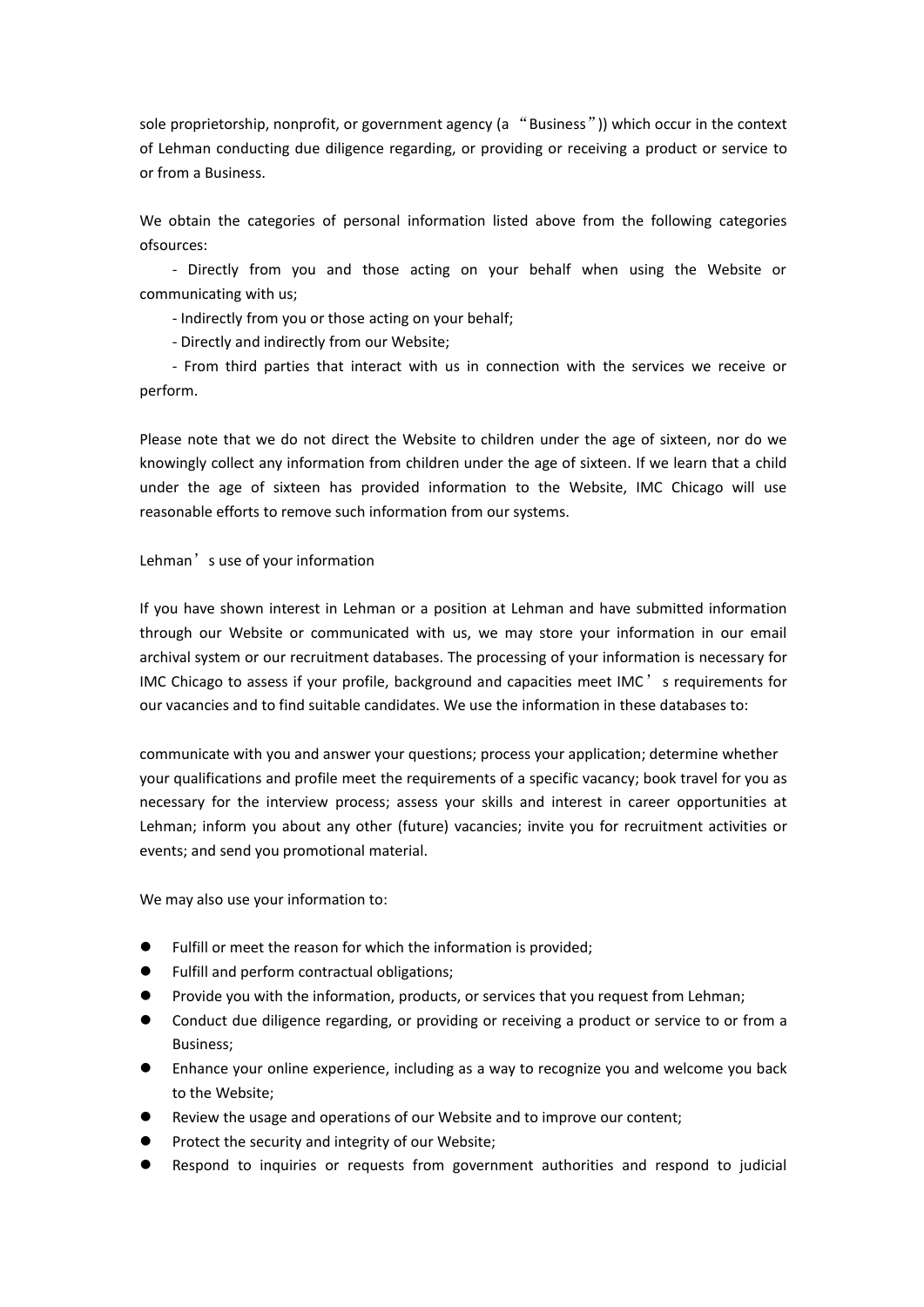#### processes.

Further, we may use your personal information for other lawful purposes which shall be described to you at the point of data collection, if required by law.

#### **Who has access to your information?**

If your information was submitted to apply for a job with Lehman, all our Lehman employees involved in the recruitment process have access to your information, but only to the extent necessary to fulfill their respective tasks. These employees may include our recruiters, HR employees, the relevant (hiring) manager and other employees that are involved in your application process.

If your information was collected as part of communicating with Lehman on behalf of a Business and Lehman conducts due diligence regarding, or providing or receiving a product or service to or from the Business, then all Lehman employees who have or may have a need to know such information may have access to or receive your personal information.

Your information may be accessed by other relevant Lehman departments, including but not limited to Finance, Legal, Risk & Compliance and Information Security, but only to the extent reasonably necessary to fulfil their respective tasks related to business operations.

Your information may be transferred to other Lehman offices outside of the United States. In the event your information is transferred to an Lehman office outside of the United States, the privacy statement of that particular IMC office shall apply from the time of the transfer (and such privacy statements are available here for your review).

The following external parties may have access to your information where relevant for the provisioning of their services to Lehman or to comply with the law, including but not limited to:

- Recruitment agencies
- Assessment centers and pre-employment testing vendors
- Travel-related vendors (including travel agencies, transportation companies, and hotels)
- Background screening companies
- Government, regulatory, and self-regulatory authorities
- Recruitment/Employee Onboarding/Human Resources-related software and cloud software vendors
- Data and website analytics vendors
- Other service providers

Additionally, your information may be shared as necessary if we believe that there has been a violation of the terms of our Website or of our rights or of the rights of any third party. Your information may be used and disclosed in response to inquiries or requests from government authorities or to respond to judicial process in the countries in which Lehman operates.